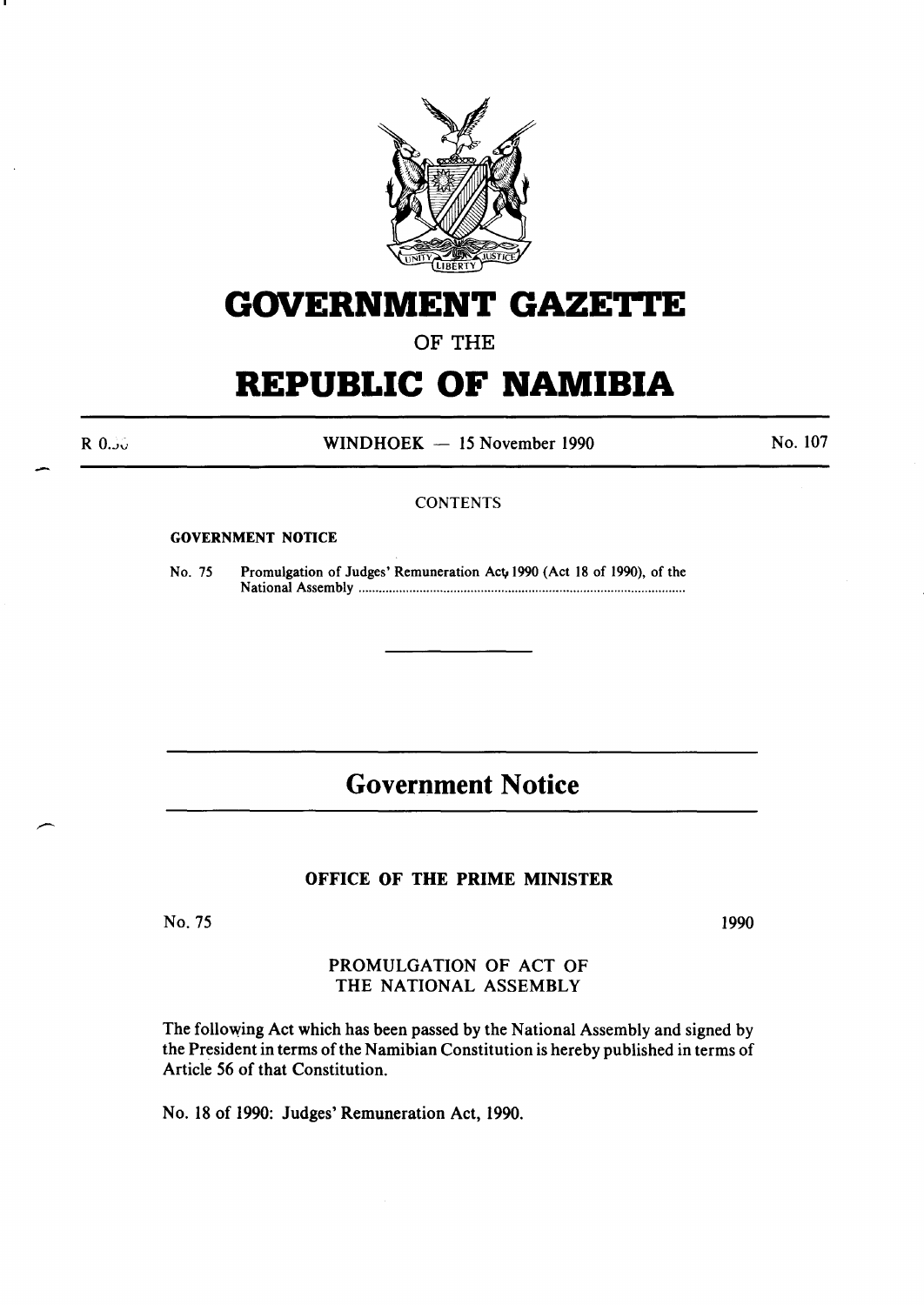#### Act No. 18,1990 JUDGES' REMUNERATION ACT, 1990

## ACT

To provide for the remuneration of judges; the granting of additional service benefits to them; for the making available of motor vehicles to them; and for matters connected therewith.

*(Signed by the President on 9 November 1990)* 

BE IT ENACTED by the National Assembly of the Republic of Namibia, as follows:-

**Definitions** 

1. In this Act, unless the context indicates otherwise, "judge" means any person holding, or any person who at the date of commencement of this Act, held the office of-

- (a) Chief Justice or additional judge of the Supreme Court of Namibia; or
- (b) Judge-President or additional judge of the High Court of Namibia.

Amendment of First Schedule.

Remuneration of judges. 2. (1) Any person who holds office as a judge, whether in an acting or an *ad hoc* or permanent capacity, shall in respect thereof, in addition to a non-taxable allowance at the rate of R3 000 per annum, be paid a monthly salary at the rate specified in the second column of the First Schedule opposite the designation of the office in which the judge concerned serves.

> (2) Any salary and allowance payable in terms of subsection (1), shall be paid from the State Revenue Fund out of moneys appropriated by the National Assembly for that purpose.

> 3. ( 1) The President, acting on recommendation of the Judicial Service Commission, may by proclamation in the *Gazette* amend the second column of the First Schedule so as to increase the rates specified therein.

> (2) A proclamation in terms of subsection  $(1)$  may be issued with retrospective effect as from a date which may not be earlier than one year prior to the date of the proclamation.

-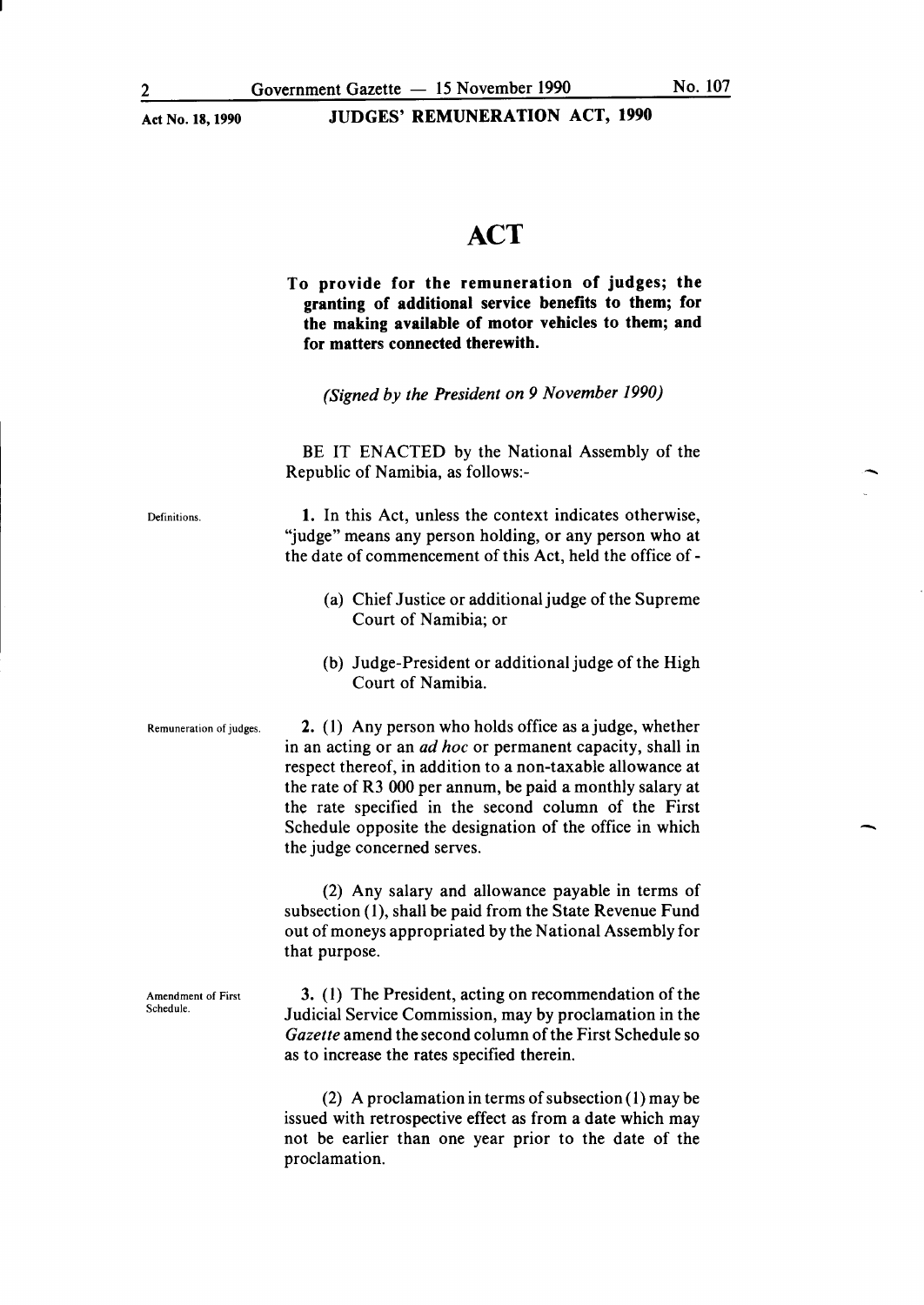-

U

-

#### Act No. 18, 1990 JUDGES' REMUNERATION ACT, 1990

| Date of commencement<br>of tenure of office of<br>judge. | 4. The date of commencement of the tenure of office of<br>a judge shall be the date of his or her appointment as such<br>by the President.                                                                                                                                                                                                                         |
|----------------------------------------------------------|--------------------------------------------------------------------------------------------------------------------------------------------------------------------------------------------------------------------------------------------------------------------------------------------------------------------------------------------------------------------|
| Regulations.                                             | 5. (1) The President may, after consultation with the<br>Judicial Service Commission, make regulations as to<br>additional service benefits of judges.                                                                                                                                                                                                             |
|                                                          | (2) Any benefit payable in terms of any regulation<br>made under subsection (1), shall be paid from the State<br>Revenue Fund out of moneys appropriated by the Na-<br>tional Assembly for that purpose.                                                                                                                                                           |
| Making available of<br>motor vehicles to judges.         | <b>6.</b> A motor vehicle owned by the State may on such<br>conditions as the President may determine, be made<br>available to any person who holds office as a judge in a<br>permanent or acting capacity, for use, in accordance with<br>directions so determined, in the course of his or her official<br>functions as well as for his or her private purposes. |
| Repeal of laws and<br>saving.                            | 7. (1) Subject to the provisions of subsection (2), the<br>laws specified in the Second Schedule are hereby repealed.                                                                                                                                                                                                                                              |
|                                                          | (2) Any direction determined under any provision of<br>any law repealed by subsection (1), shall, unless such<br>direction is inconsistent with the provisions of this Act, be<br>deemed to have been determined under the corresponding<br>provision of this Act.                                                                                                 |
|                                                          | (3) For the purposes of this Act, any directions in<br>force by virtue of the provisions of subsection (2), shall be<br>construed in accordance with the provisions of this Act, in<br>so far as they relate to those provisions, unless it would in<br>any particular case be obviously inappropriate.                                                            |
|                                                          | (4) Any right or benefit acquired or accrued under a<br>provision of any law repealed by subsection $(1)$ , or the<br>regulations made thereunder shall, in so far as it is not<br>inconsistent with the provisions of this Act, be deemed to<br>have been acquired or accrued under the corresponding                                                             |

Short title.

8. This Act shall be called the Judges' Remuneration Act, 1990, and shall be deemed to have come into operation on 1 April 1990.

provision of this Act or the regulations made thereunder.